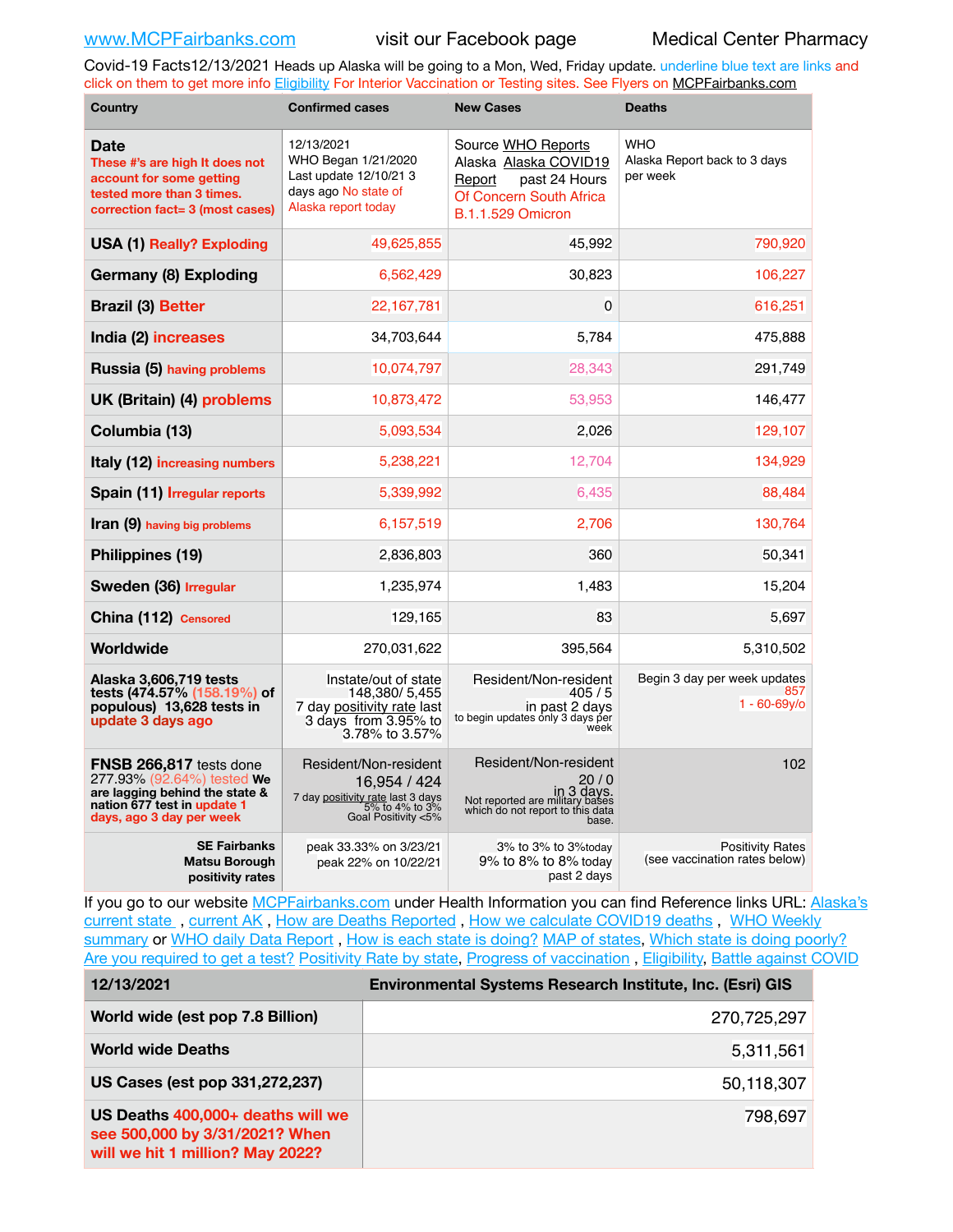Current worldwide concern are South Africa, Hungary, Austria, Germany, France, Spain,

Netherlands, Belgium, UK, and Canada.

Impact of COVID-19 on the US Healthcare system

Estimated US Population 331.3 million 302.83% (100.94%) have been tested (1.002 Billion tests have been run) Estimated 5% of US population will test positive for Covid-19 16.56 million (currently 50.1 Million (15.14%) that have tested positive vs Alaska (19.52%) we have currently tested an set 1.002 Billion based on 50.1 millon that have tested positive discount some of these numbers by 67% to account for multiple testing of same person. If 8% will require hospitalization of the 16.56 million positive cases, we would need 1.325 million beds. Estimated by the American Hospital Association there are 800,000 staffed beds available.

The US has 2.8 hospital beds per 1000 our needs could be 56, China had 4.3, Italy 3.2, South Korea 12.3

The USNS Mercy and Comfort added 2,000 staffed beds, not ICU Of these estimated to be admitted to ICU 860,000. to ICU beds The US has 16,000 ICU beds we have 68,000-85,000 beds ve have 68,000-85,000 beds US could need 299,000 beds with ventilators  $\leq 16,000$  ventilators

 The Needs

**Summation:** Estimated needs could be 1.325 million hospitalized beds for just COVID-19 patients alone. If positives represents 5% of test run, then approximately 1.002 Billion have been tested, we have no idea how many tests have been run or how many multiple tests conducted on the same person, resulting in 50.1 million positive tests run with 798,697 total deaths with 2,348 deaths in the past 3 days, ave 5,099/day. In AK, with 148,380 positive cases 19.52% of Alaska, 3,149 hospitalizations, and 857 deaths. Hospitalization rate is 2.12% of those that test positive, Death Rate 0.60% overall or 27.21% of those hospitalized. Those >60 y/o represent 15% of positive cases, yet represent 80% of deaths. 860,643 vaccines given equal approximately 405,979 (53.42%) completed series and 454,664 (59.82%) vaccinated once of population.

Normal ICU stay 5-7 days, estimated ICU stay for COVID-19 2-3 weeks and they could tie up a ventilator for that length of time also, helping only 1/3 as many patients.

This is why we need to flatten the curve by social spacing and only essential travel.

Expected Death (these are just estimates based on other countries) if 5% of the US Population (16.56 million) test positive we are now at 29.137 million positive (8.8%) and if

1% die = 165,600 people

2% die = 311,200 people

3% die = 496,800 people

6% die = 993,600 people obviously we have passed the 1.325 million positive cases we are at 38.176465 million so if 5% of the US population (16.56 million) test positive and 6% of those die = 993,600 deaths if no vaccine, or if 3.09% (511,704) will die, but we are 11.5% of the population, we know 1.65% die or 631,809 people. World wide death rate of positive tests actually 1.96% This has dropped. The US is at 798,697 1.59% of those actually tested positive, that is 70% lower death rate than when we started in 3/2020 , started at 6%. But we are slipping Death % have gone from 1.67 to 1.82% to 1.62%. There are 7.8 Billion people in the world 331.3 million live in the US (4.2% of the world's population) 15.14% have tested positive. The US deaths represents 15.04% of the world's death numbers and 18.51% of worldwide confirmed cases we should be at 4.2%. Interesting the US has access to the greatest health care in the world, yet experienced 1 death of 5 deaths worldwide or 20% of the worlds death yet represent only 4.2% of the population. What are we doing wrong? In comparison to the flu in the US.

CDC Estimates. From 2010 to 2016, the flu-related death rate was between 12,000 and 56,000, with the highest season being 2012 to 2013 and the lowest being 2011 to 2012. Most deaths are caused by complications of the flu, including pneumonia or a secondary bacterial infection of the heart or brain. or 2,000 to 9,333 per year. In 2020 in the US has 19 million cases 180,000 hospitalized and 10,000 (0.052%) have died, typically it is 2% will die, compared to 1.59% with COVID19. 302.83% (US), 474.57% (Alaska), & 277.93% (Fbks) are still too few to protect us from future outbreaks. Experts feel that we need either need people to get infected with the virus and develop antibodies or get vaccinated to create immune antibodies to protect us, that we need >65% of the population to have positive antibody tests and preferably 70-90%, one expert felt they would not feel confident til >85% were positive, to give assurance (herd immunity) in order to go without masks and social distancing. NY City seems to have the highest number at 20%. Testing is so important. Currently we are testing at 50.86 Million tests per month. At this rate to test everyone once it will take 6.45 months or over 0.67 years. To test 3 times it would take 19.35 months or almost 2 years still from now

The [Flu](https://lnks.gd/l/eyJhbGciOiJIUzI1NiJ9.eyJidWxsZXRpbl9saW5rX2lkIjoxMDMsInVyaSI6ImJwMjpjbGljayIsImJ1bGxldGluX2lkIjoiMjAyMTAyMjYuMzYwNDA3NTEiLCJ1cmwiOiJodHRwczovL3d3dy5jZGMuZ292L2ZsdS93ZWVrbHkvb3ZlcnZpZXcuaHRtIn0.ePMA_hsZ-pTnhWSyg1gHvHWYTu2XceVOt0JejxvP1WE/s/500544915/br/98428119752-l) (Influenza kills approximately 1-2% of those infected ([1.6% positivity in Alaska](http://dhss.alaska.gov/dph/Epi/id/SiteAssets/Pages/influenza/trends/Snapshot.pdf) zero deaths for flu), SARS killed 800 people total, COVID19 appears to kill 1.59% (798,697) of those that test positive (15% of US COVID) or 20% less deadly than the flu and seems to be more contagious. (Seems to spread more readily) [Flu rates](https://lnks.gd/l/eyJhbGciOiJIUzI1NiJ9.eyJidWxsZXRpbl9saW5rX2lkIjoxMDEsInVyaSI6ImJwMjpjbGljayIsImJ1bGxldGluX2lkIjoiMjAyMTAyMjYuMzYwNDA3NTEiLCJ1cmwiOiJodHRwOi8vZGhzcy5hbGFza2EuZ292L2RwaC9FcGkvaWQvUGFnZXMvaW5mbHVlbnphL2ZsdWluZm8uYXNweCJ9.oOe3nt2fww6XpsNhb4FZfmtPfPa-irGaldpkURBJhSo/s/500544915/br/98428119752-l)  [dropped from 300 to single digits this year](https://lnks.gd/l/eyJhbGciOiJIUzI1NiJ9.eyJidWxsZXRpbl9saW5rX2lkIjoxMDEsInVyaSI6ImJwMjpjbGljayIsImJ1bGxldGluX2lkIjoiMjAyMTAyMjYuMzYwNDA3NTEiLCJ1cmwiOiJodHRwOi8vZGhzcy5hbGFza2EuZ292L2RwaC9FcGkvaWQvUGFnZXMvaW5mbHVlbnphL2ZsdWluZm8uYXNweCJ9.oOe3nt2fww6XpsNhb4FZfmtPfPa-irGaldpkURBJhSo/s/500544915/br/98428119752-l) note the start of mask wearing impacted flu numbers.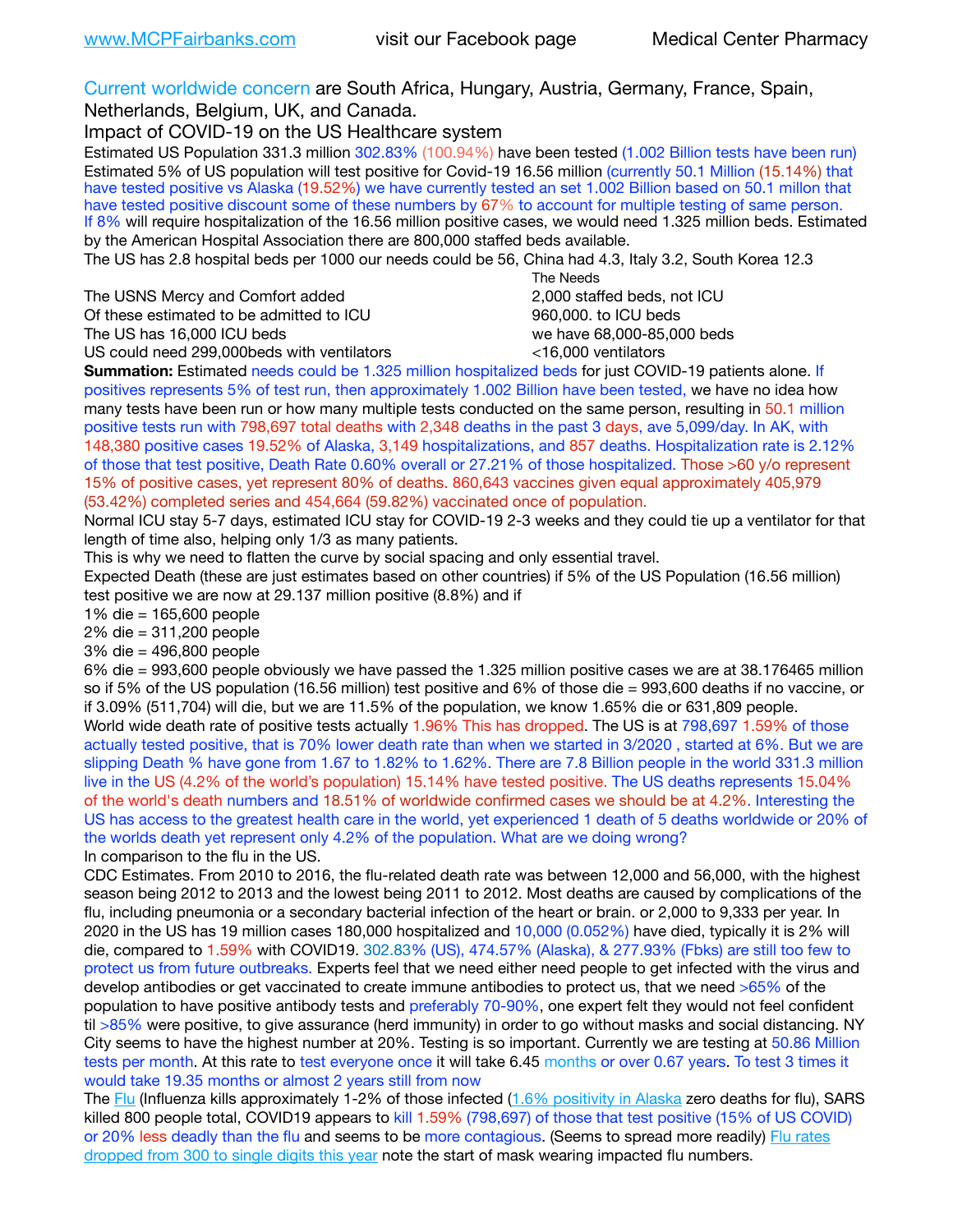[www.MCPFairbanks.com](http://www.MCPFairbanks.com) visit our Facebook page Medical Center Pharmacy

Alaska has 148,380 so far 16,954 in Fairbanks or 1 of every 9 of Alaskans, and with 102 of 857 deaths 1 in 8, the first case was transient foreign airline crew member. Interesting, the Source of Alaska's SARS-Cov2 virus originated not from East Asia by travelers or the west coast (Washington where it was first observed) , but came from the east coast of the US, and they were inoculated first from Europe, accordingly from New York's Governor and CDC. Currently 41 Variants known, only 15 of major concern in the US. (Europe's (china's)) Primary, plus an Ohio variant (COH.20G/501Y), California, [UK](https://www.cdc.gov/coronavirus/2019-ncov/transmission/variant-cases.html) (B.1.1.7), (7) South African (1.351), South African (Omicron B.1.1.529), India (Delta), Delta-Plus, Peru (Lambda(C.37)), Mu (Columbia) and (2) Brazil (P.1) Omicron, we have seen 7, Europe's (China) [variant,](https://www.webmd.com/lung/news/20210318/cdc-who-create-threat-levels-for-covid-variants?ecd=wnl_cvd_031921&ctr=wnl-cvd-031921&mb=kYbf7DsHb7YGjh/1RUkcAW0T6iorImAU1TDZh18RYs0=_Support_titleLink_2) UK, India (delta) now representing 96% of new tests, now Omicron, Alaska so far, the last 6 in particular as they have a 50% increase in transmissibility vs 20% in the others over the China variant, the delta variant is 50% more transmissible than the UK (B.1.1.7)version, Mu(Columbia), now Omicron (twice that of Delta). For the latest in [Variance issues in Alaska](https://akvariants.github.io)

**Best practice protection** is good personal Hygiene do not touch eyes, nose, mouth, wash hands frequently for at least 20-30 seconds, before you touch your face, and observe personal spacing of 6-18 feet. Remove your shoes in your house, frequently clean surface areas, let the cleaner sit 15-20 sec before wiping off. **We are recommending to wear any kind of mask.**

Drug treatment is being researched, but as yet not been verified, only suggested, 2 in the wings. Best to isolate those sick and isolate those most susceptible (old and preconditioned with risk factors)

**Risk factors:** Cardiovascular disease (56.6%), Obesity (41.7%), Diabetes (33.8%), age >60, respiratory problems, especially smokers or those who vape, High Blood Pressure.

One episode in China, a man tested negative for 27 days before showing symptoms. So Isolation may want to be considered up to 4 weeks not just 10-14 days.

Italy 1 in 10 positive cases admitted to ICU due to Hypoxic failure requiring mechanical ventilation. In NY it was 1 in 7 that required hospitalization, of the 5700 hospitalized 2634 were discharged (79% (2081)) or added (21%(553)), 9 in 10 put on a ventilator died.

Public policy development and education is important.

### **How Long does Covid-19 stay on objects**

| Air (droplets in air, sneeze/cough)<br>Copper | up to 3 hours<br>4 hrs |                            |  |
|-----------------------------------------------|------------------------|----------------------------|--|
| skin (SARS-COV2)                              | 9.04 hrs               | (Influenza virus 1.82 Hrs) |  |
| droplets on skin (sneeze)                     | 11 hours               |                            |  |
| Cardboard (Amazon Box)                        | 24 hrs                 |                            |  |
| Plastic surfaces/Stainless Steel              | 72 hour                |                            |  |



Vaccination in Alaska by Age





### Updated graph numbers.

### Project outward

| i ivitut vutwaiu     |                        |  |  |  |
|----------------------|------------------------|--|--|--|
| Exhalation can spray | $1.5$ m $(4.9$ ft)     |  |  |  |
| spittle (droplets)   |                        |  |  |  |
| Coughing             | $2 \text{ m}$ (6.6 ft) |  |  |  |
| Sneeze               | 6 m (19.7 ft)          |  |  |  |
|                      |                        |  |  |  |

Development of immune response Early viral testing tests to see if you currently have the virus.

Later antibody testing tells us if you have been exposed and survived. But does not tells us if you have immunities to the virus. We will need to have both tests done in order to open the community..

Viral Antigen and Viral RNA tells us you have the disease and can spread the disease and if you can or are currently sick. IgM (short term) and IgG (long term antibodies) tells us you have experienced the virus or had the vaccine, and got over it. You may be resistant if your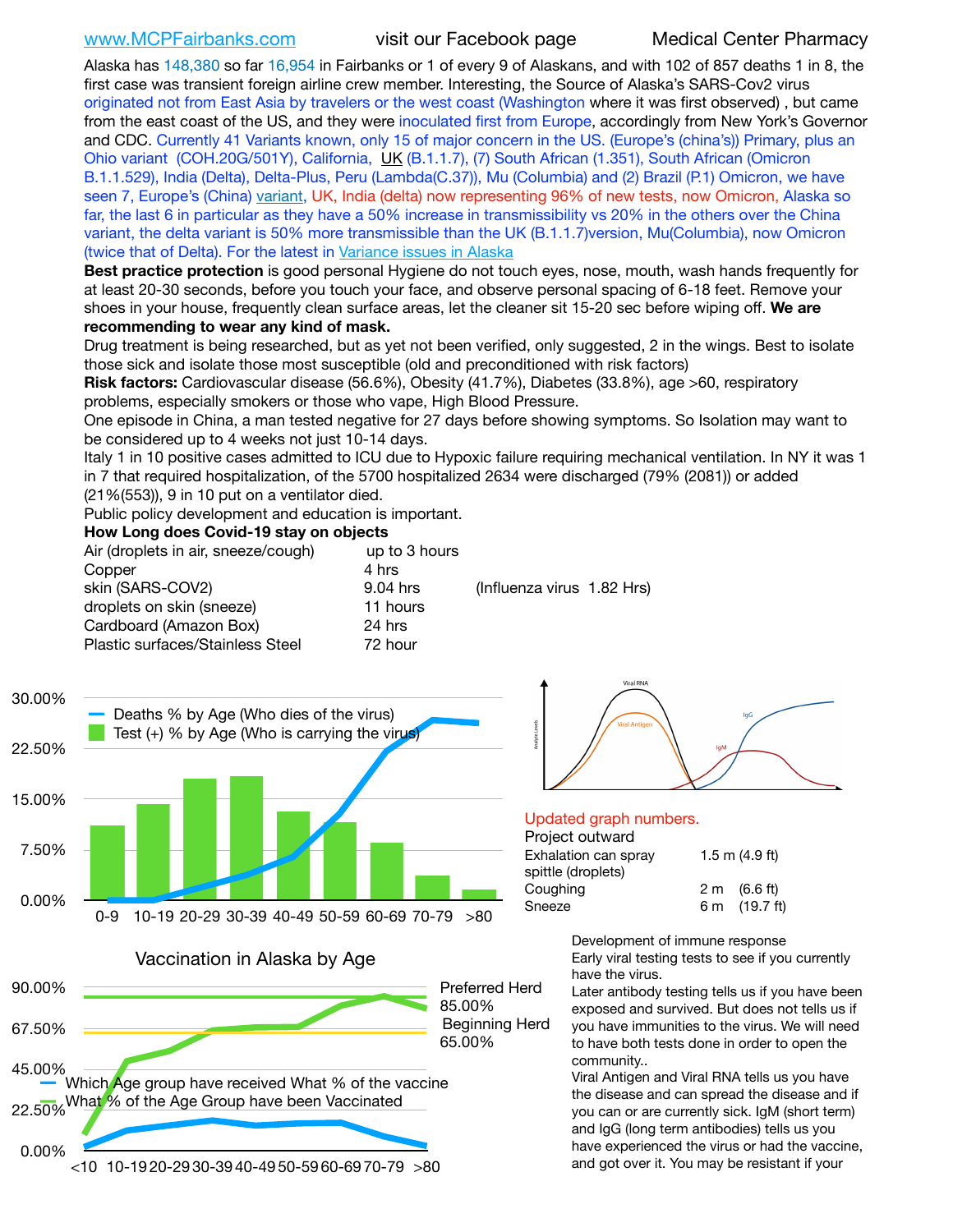[antibody levels](https://www.cdc.gov/coronavirus/2019-ncov/lab/resources/antibody-tests.html) are high enough. [Current](https://l.facebook.com/l.php?u=https://www.itv.com/news/2020-10-26/covid-19-antibody-levels-reduce-over-time-study-finds?fbclid=IwAR3Dapzh1qIH1EIOdUQI2y8THf7jfA4KBCaJz8Qg-8xe1YsrR4nsAHDIXSY&h=AT30nut8pkqp0heVuz5W2rT2WFFm-2Ab52BsJxZZCNlGsX58IpPkuVEPULbIUV_M16MAukx1Kwb657DPXxsgDN1rpOQ4gqBtQsmVYiWpnHPJo2RQsU6CPMd14lgLnQnFWxfVi6zvmw&__tn__=-UK-R&c%5B0%5D=AT1GaRAfR_nGAyqcn7TI1-PpvqOqEKXHnz6TDWvRStMnOSH7boQDvTiwTOc6VId9UES6LKiOmm2m88wKCoolkJyOFvakt2Z1Mw8toYWGGoWW23r0MNVBl7cYJXB_UOvGklNHaNnaNr1_S7NhT3BSykNOBg) [View of antibodies/immunity](https://www.livescience.com/antibodies.html)[.](https://www.itv.com/news/2020-10-26/covid-19-antibody-levels-reduce-over-time-study-finds) We have tested currently 474.57% (158.19%) of the Alaskan population and over little over 302.83% (100.94%) of the US population, discount these numbers by 67% to reflect multiple testing of the same person. To be safe, we need at least 25% to see if we are making progress, [60%](https://www.jhsph.edu/covid-19/articles/achieving-herd-immunity-with-covid19.html) to [barely qualify](https://www.nature.com/articles/d41586-020-02948-4) to be safe, and [70-90%](https://www.mayoclinic.org/herd-immunity-and-coronavirus/art-20486808) to be assured we will not see a second wave of sickness. Some experts will [not feel safe til we are at 85%](https://www.bannerhealth.com/healthcareblog/teach-me/what-is-herd-immunity). See bottom of last page to see how and where in Alaska do we and each of the boroughs stack up, compared to other states and the nation.

Three types of clinical laboratory COVID-19 or SARS-CoV-2 tests are being developed:

Molecular Gene sequencing (current method), Viral antigen (testing parts of the virus), Host antibody tests (serology). They detect the virus in different ways.

Mask & [Mask Usage:](https://www.nationalgeographic.com/history/2020/03/how-cities-flattened-curve-1918-spanish-flu-pandemic-coronavirus/) N95 filter out 95% of the particles in

the air 3 microns in size or larger. Mold sizes are about

| <b>Conflict</b>                                          | Combat<br><b>Death</b> | Past 3<br>days |  |  |
|----------------------------------------------------------|------------------------|----------------|--|--|
| Revolutionary<br>War                                     | 8,000                  |                |  |  |
| Civil War                                                | 214,938                |                |  |  |
| World War I                                              | 53,402                 |                |  |  |
| World War II                                             | 291,557                |                |  |  |
| Korean Conflict                                          | 33,686                 |                |  |  |
| Vietnam                                                  | 47,424                 |                |  |  |
| <b>Gulf War</b>                                          | 149                    |                |  |  |
| Afghanistan                                              | 1,833                  |                |  |  |
| Iraq                                                     | 3,836                  |                |  |  |
| 1918 Flu                                                 | 675,000                |                |  |  |
| 9/11 deaths                                              | 2,977                  |                |  |  |
| <b>COVID19 deaths</b><br>from 1/20/2020 to<br>12/13/2021 | 798,697                | 2,348          |  |  |

10-12 microns in size. Bacteria are larger, so is

dust, Gas molecules and viruses are smaller. PM2.5 are 2.5 microns in size. So are smoke particles & air pollution in Fairbanks. **Viruses** can be 1 micron in size, 0.3 micron in size, or 0.1 microns in size, so they **will pass right through**. **We recommend wearing any mask, the mask may provide up to 5 times the protection** ver **wearing no mask at all**. It still **does not protect** the wearer from contracting the infection, it **can inhibit** the spreading, something is **better than nothing at all**.

**Remember there is a clean side ( the side towards you) and a dirty side,** the side to the contaminated air is dirty. If you are COVID positive then this is reversed. When handling the mask, do not touch the dirty side and then touch your face, Wash properly your hands first after touching the dirty side before touching your face. If you are infected the dirty side is the inside surface of the mask.

Wash your homemade mask in hot water wash >133F (for at least 10 minutes) and rinse to sanitize with high heat >133F Plus and a weak bleach or peroxide (not Both) the mask. Daily if possible. If you are a frontline health care provider with a homemade fabric mask 2 hours. Do not touch the dirty side.

**Mask usage: 5/13/21 While the CDC** has changed it's recommendations for those who have gotten vaccinated to go mask free, except on Mass Transportation such as buses and airline, or when in crowded situations, like concerts.

Those that have not been vaccinated are still advised need to wear a mask, they are now the population at risk.

The risk has now increased for those non-vaccinated folks. They no longer have the masked people in the community to protect them. While those who have been vaccinated will not get sick or as sick. They can still pass, much more easily without the masks, the virus to those who have not been vaccinated to make them sick.

Therefore, it is even **more imperative** that those that have not been vaccinated, wear a mask to protect themselves, or get vaccinated. The sea of those with the potential to have the virus now are those <12 y/o of age, those >  $12y$ /o who have not been vaccinated, or those who have been vaccinated and are transitory carriers. Currently, this is about 50% of the US population and about 60% of the Alaskan population. And about 80% of all children under 18y/o at this moment.

**Alcohol solutions** should be 60-80% alcohol **70%** is optimal. **Keep wet and rub 30 seconds**, or Happy Birthday song sung 3 times. **Hydrogen peroxide diluted to 2%** or 4 teaspoonful per quart of water (20ml per 946ml) Bleach the same ratio **Vinegar and ammonia are good cleaning agents, but not disinfectants**. **Do not mix** any of these agents together, toxic fumes can result. **Disinfectants, in order to be effective**, should remain on the applied surface, to be cleaned moist **(wet) for 30 seconds to 4 minutes** depending on material. Caution may dissolve glue or adhesives or bleach and discolor items, check with manufacturers. Do not let it get inside electronic devices. UV (10 minutes), [UV light](http://www.docreviews.me/best-uv-boxes-2020/?fbclid=IwAR3bvFtXB48OoBBSvYvTEnKuHNPbipxM6jUo82QUSw9wckxjC7wwRZWabGw) only kills where it can see.

### **Myths**

Taking hot baths, using colloidal silver, eating garlic soup, gargling with bleach are not proven to be effective. We have already seen using chloroquine taking the wrong form in the wrong dose can be fatal, one death and one critically injured. (see Arizona couple after listening to the past-president)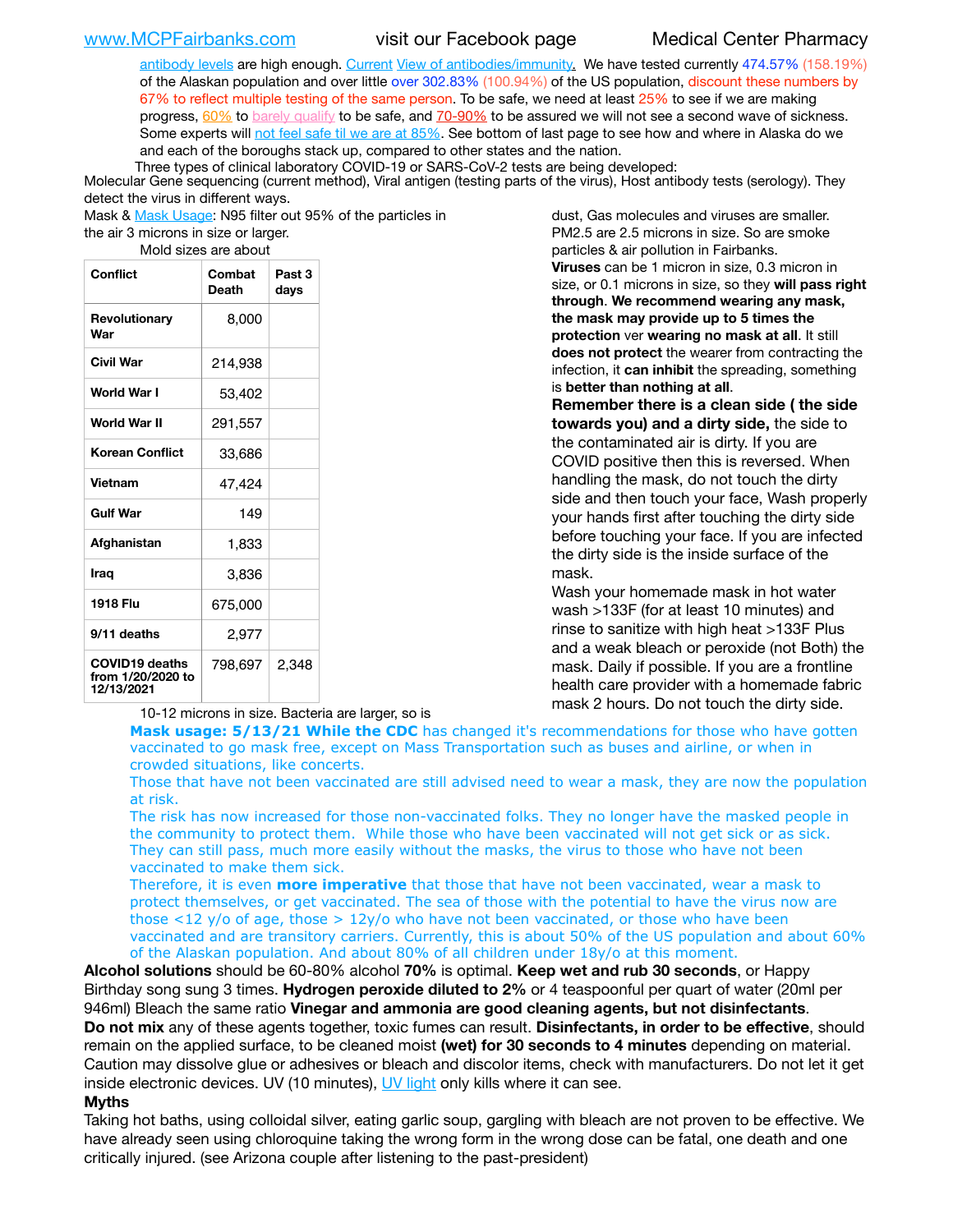# [www.MCPFairbanks.com](http://www.MCPFairbanks.com) visit our Facebook page Medical Center Pharmacy

**We have heard of all kinds of cures.** To date there is no curative or preventative treatments, only supportive therapy. At this point there is **no proof** that Quinine, zinc, Hydroxychloroquine, Chloroquine, or Vitamin C works. As they say wives-tale at best, irresponsible reporting most likely. We have seen no information that they work. There have been ineffective dosing issues, over-dosing issues, permanently killing the senses of smell or taste, inappropriate usage, cardiac arrhythmias, and death from the usage of these agents have been reported. The virus may die out with heat of summer, or cold weather, this is a myth, There are a couple of studies at show the virus can withstand 98F. We know the body tries to use up to 104F to potentiate our immune system, to kill viruses. Taking NSAID, Aspirin, Ach-Inhibitors, Arb's and you get the COVID-19 infection are not contraindicated and no clinical evidence that says you should stop any of these classes of medications. It would be misguided and ill advised if you did so, In other words, Unless your doctor makes changes, keep taking your medications unless told to do otherwise.

**Vaccine Myths and Fake information:** There are no microchips, tracking devices, fetus tissue, at all in the vaccines. Vaccines will not and can not change your DNA., It can not change the fertility of men or women. It seems to be safe to the fetus and pregnant women. You should continue to wear a mask til we get to Herd Immunity levels, but can remove masks if you are outdoors, but not at concerts where you are close together. You should still get vaccinated complete series) even if you got COVID. If you have some of the co-morbidities, it is important that you do get vaccinated, the side effects of the vaccine will be milder and survivable than getting COVID. When you have questions, ask a pharmacist or your doctor.

As of 12/21/20, DHSS was aware of 11 reports regarding possible allergic reactions from Alaska's hospitals to CDC: Bartlett Regional Hospital (8), Providence Alaska (2) and Fairbanks Memorial Hospital (1). Two were identified as anaphylaxis and one of those resulted in hospitalization for ongoing monitoring. In the other three cases, symptoms were mild and not considered anaphylaxis. the hospitalized patient has been discharged three cases, symptoms were mild and not considered anaphylaxis. the hospitalized patient has been discharged and is doing well. The CDC said there appears to be no obvious geographic clustering of these reactions, nor *Projections are based on each state's current rate of vaccination.* was a specific production lot involved. People who experience anaphylaxis after the first dose should not receive a second dose, according to CDC recommendations.

For being one of the first states in that nation to start vaccinating, those <16y/o, we have slowed down vaccinations to where we are now way behind. More people are getting sick more frequently. Soon we will have more deaths. Due to vaccination resistance, Alaska has pushed itself into near last place, in the nation, as to when we will reach "herd immunity". This is the date when we can safely remove our masks and other restrictions.

Check our website [www.MCPFairbanks.com](http://www.MCPFairbanks.com) for the 13 testing sites in the interior of Alaska.

**Who is eligible now?** All Alaskans >5 y/o, can receive the Pfizer vaccine and those >18 y/o can receive all of the other vaccines, all visitors can get vaccinated. Johnson and Johnson, has been



reinstated, but I would caution not to give it to women 12-50 years old. Booster available >18y/o. For details about eligibility, to find a provider visit [covidvax.alaska.gov.](https://lnks.gd/l/eyJhbGciOiJIUzI1NiJ9.eyJidWxsZXRpbl9saW5rX2lkIjoxMDYsInVyaSI6ImJwMjpjbGljayIsImJ1bGxldGluX2lkIjoiMjAyMTAxMjguMzQwODU3NjEiLCJ1cmwiOiJodHRwOi8vZGhzcy5hbGFza2EuZ292L2RwaC9FcGkvaWQvUGFnZXMvQ09WSUQtMTkvdmFjY2luZS5hc3B4In0.-Xwhl42jAWOMS7ewfS85uxwrwjohCso3Sb81DuDKtxU/s/500544915/br/93796640171-l) for vaccination sites or call 1-907-646-3322 for questions [covid19vaccine@alaska.gov](mailto:covid19vaccine@alaska.gov?subject=COVID19%20Vaccine%20questions) 9 am – 6:30 pm Monday - Friday and 9 am-4:30 pm Saturday and Sunday. You may be put on hold, but you will not need to leave a message for a return phone call if you call within business hours. Keep these tips in mind when scheduling. checkout our website [www.MCPFairbanks.com](http://www.MCPFairbanks.com) Please keep these tips in mind when scheduling. Be sure to keep and save your proof of vaccination cards as you may need it for travel purposes in the future.

Gao Fu, the director of the China Centers for Disease Control, admitted on 4/10/2021 that the country's vaccines don't exactly give Covid-19 a knockout blow. One study from Brazil found that the vaccine from the Chinese company Sinovac was 50.4% effective, compared to Pfizer's 97%. Fu said the government is looking for ways to boost effectiveness.

# Many Alaskans live with underlying health concerns

You can not change your age but you can affect change with other risk factors. Nov. 17, 2020 for more information check out **[Alaska DHSS Insights](http://dhss.alaska.gov/dph/Epi/id/Pages/COVID-19/blog/20201117.aspx)** 

Epidemiologists within the Section of Chronic Disease Prevention and Health Promotion analyzed reports from about 8,500 randomly-selected Alaska adults who participated in the annual [Behavioral Risk Factor Surveillance System \(BRFSS\)](http://dhss.alaska.gov/dph/Chronic/Pages/brfss/default.aspx) telephone survey between 2016 and 2018. About 67% of Alaska adults — two out of three — have at least one of the following ongoing health concerns that have been shown to increase chances for serious illness from COVID-19:

- 46% of Alaska adults are current or former smokers
- 32% have obesity BMI >30.0
- 8% have type 1 or type 2 diabetes
- 6% have chronic obstructive pulmonary disease (COPD)
- 5% have heart disease or have had a heart attack